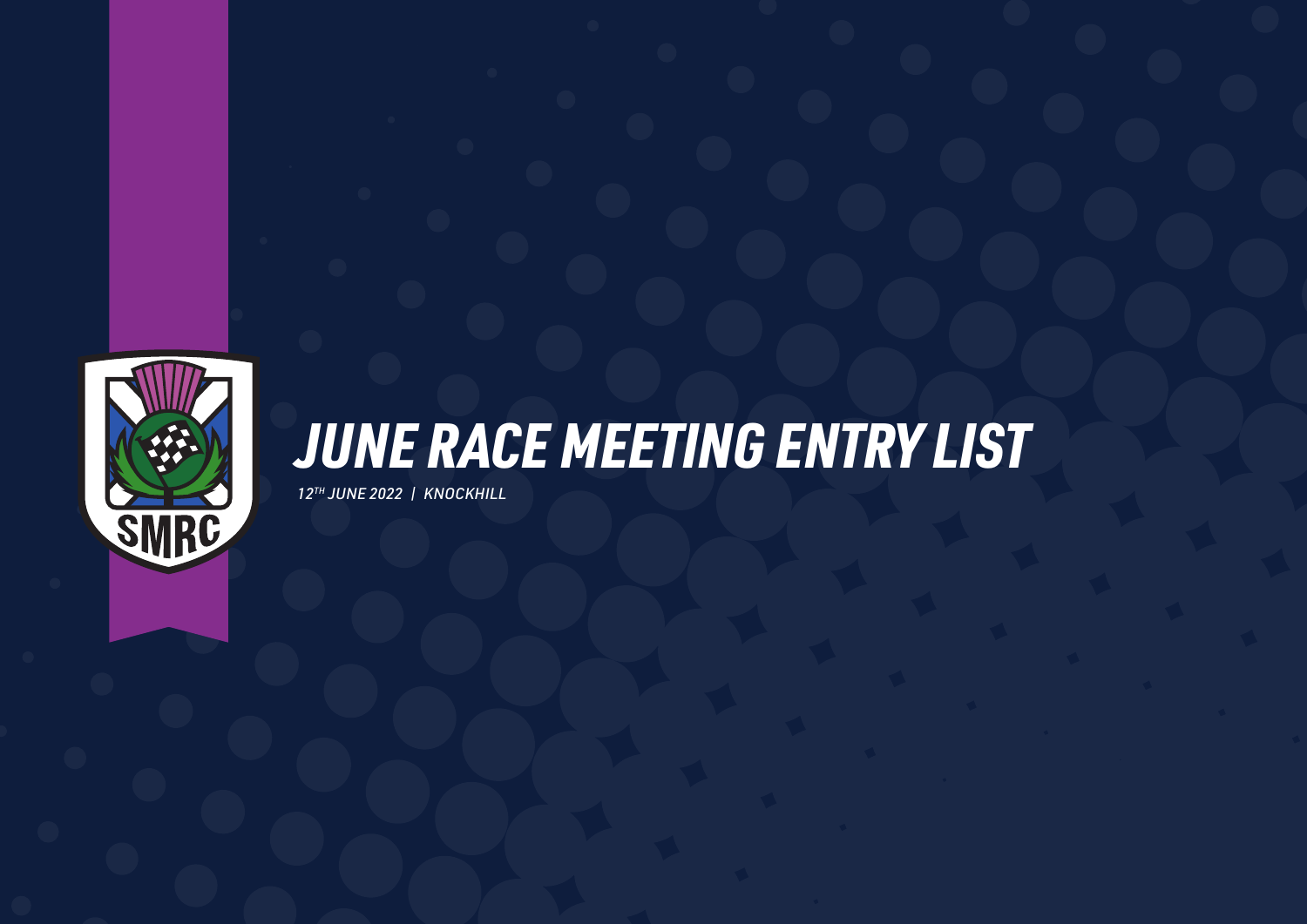# *SCOTTISH CITROËN C1 CUP*

*IN ASSOCIATION WITH THE SCOTTISH MOTOR TRADE ASSOCIATION*

| <b>NUMBER</b> | <b>DRIVER 1</b>             | <b>DRIVER 2</b> | <b>MAKE</b> | <b>MODEL</b>            |
|---------------|-----------------------------|-----------------|-------------|-------------------------|
| $\mathbf{1}$  | Ross Dunn                   | Colin Main      | Citroën     | $\complement$ 1         |
| 13            | <b>Finlay Brunton</b>       | Ryan Smith      | Citroën     | $\complement$ 1         |
| 14            | <b>Rich Flett</b>           |                 | Citroën     | $\complement$ 1         |
| 17            | Kyle Nisbet                 |                 | Citroën     | $\complement\mathbf{1}$ |
| 23            | Thomas Comber               |                 | Citroën     | $\complement$ 1         |
| 24            | Ayden Wilson (Newcomers)    |                 | Citroën     | $\complement$ 1         |
| 68            | Sam Corson                  |                 | Citroën     | $\complement$ 1         |
| 75            | <b>Donald Ross</b>          | Fraser Smart    | Citroën     | $\complement\mathbf{1}$ |
| 76            | Ross Sutherland (Newcomers) |                 | Citroën     | $\complement$ 1         |
| 77            | Lazo Banaee (Newcomers)     |                 | Citroën     | $\complement$ 1         |
| 88            | Henry Gillespie (Newcomers) |                 | Citroën     | $\complement$ 1         |
| 110           | Calum Conway                |                 | Citroën     | $\complement$ 1         |
| 117           | Marc Nisbet (Newcomers)     |                 | Citroën     | C1                      |
| 460           | John Proctor                | Murdo MacLeod   | Citroën     | $\complement$ 1         |
| 529           | James Hitchen (Newcomers)   | Dan Kell        | Citroën     | $\complement$ 1         |
| 822           | Paul Winfield (Newcomers)   |                 | Citroën     | C1                      |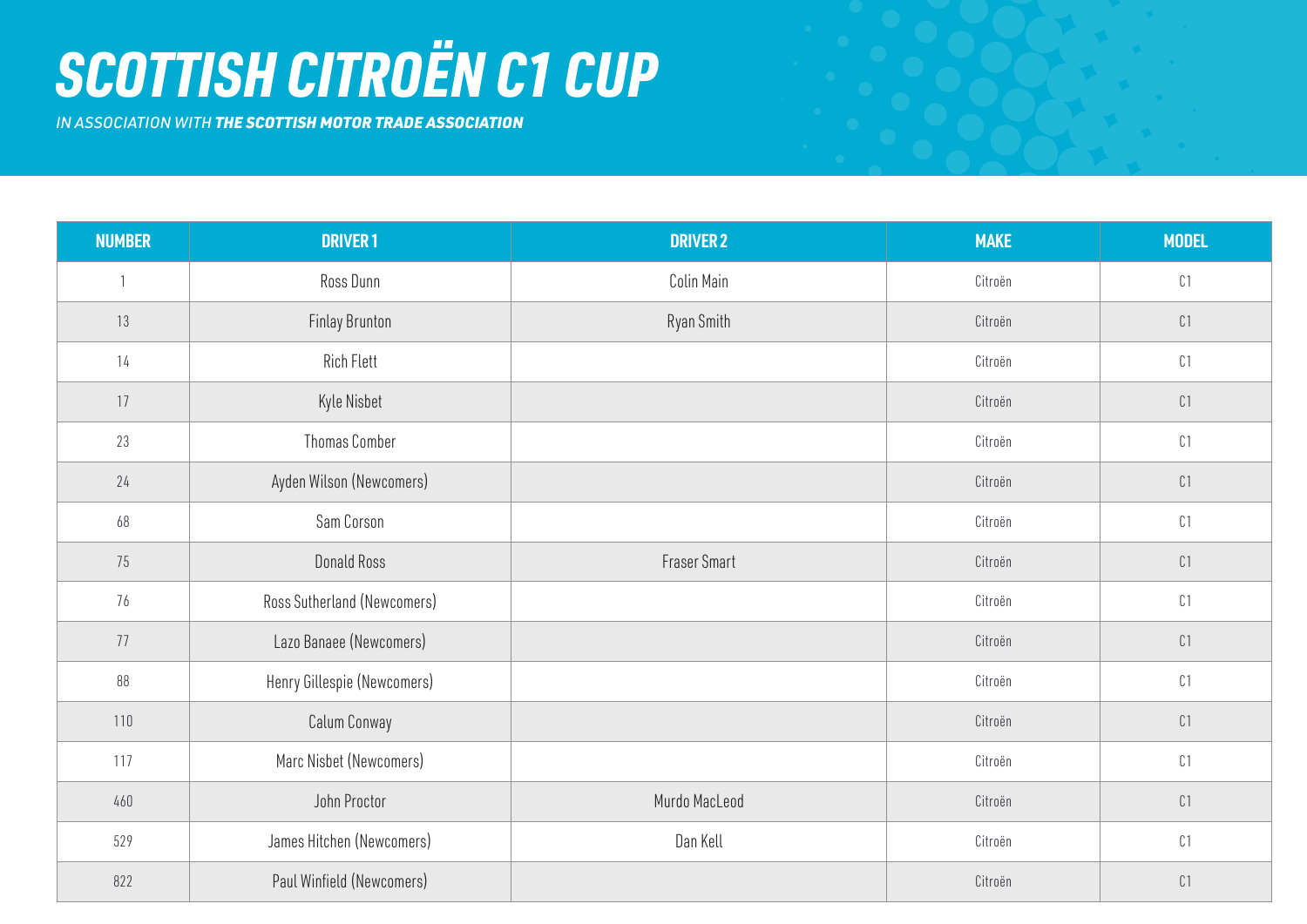#### *SCOTTISH CLASSIC SPORTS & SALOONS CHAMPIONSHIP*

*IN ASSOCIATION WITH THE EDINBURGH WATCH COMPANY*

| <b>NUMBER</b>    | <b>DRIVER</b>                 | <b>MAKE</b> | <b>MODEL</b> |
|------------------|-------------------------------|-------------|--------------|
| <b>CLASS A</b>   |                               |             |              |
| $\overline{5}$   | Michael Longstaffe            | MG          | Midget       |
| 11               | lain Mitchell                 | Vauxhall    | Nova         |
| 71               | Paul Bowers                   | Fiat        | 128 Coupe    |
| <b>CLASS B</b>   |                               |             |              |
| $\frac{1}{4}$    | <b>Charles Cope</b>           | Volkswagen  | Mk1 Golf     |
| 55               | Colin Calder                  | Lotus       | Elan S4      |
| 57               | <b>Bruce Mitchell (Guest)</b> | Lotus       | Europa TC    |
| 69               | Niki Dickson                  | Lotus       | Cortina MK1  |
| 91               | Craig Houston                 | Lotus       | Eclat/Excel  |
| <b>CLASS C</b>   |                               |             |              |
| $\mathfrak{Z}$   | Michael Anderson              | Ford        | Fiesta       |
| 17               | Philip Russell (Guest)        | BMW         | E36          |
| 173              | Kenneth Brown                 | TVR         | Griffith     |
| <b>CLASS D</b>   |                               |             |              |
| 64               | Adam Kinmond                  | Rover       | Vitesse      |
| 73               | <b>Elliot Paterson</b>        | Morgan      | Plus 8       |
| <b>CLASSE</b>    |                               |             |              |
| 13               | Alastair Baptie               | MGB         | V8           |
| 63               | John Kinmond                  | Rover       | 3500         |
| 78               | Andrew Graham                 | Triumph     | TR8          |
| <b>CLASS F</b>   |                               |             |              |
| 117              | Andrew MacGregor (Guest)      | Mazda       | MX5          |
| <b>CLASS XR2</b> |                               |             |              |
| 36               | David Reilly                  | Ford        | Fiesta XR2   |
| 66               | Duncan ONeill                 | Ford        | Fiesta XR2   |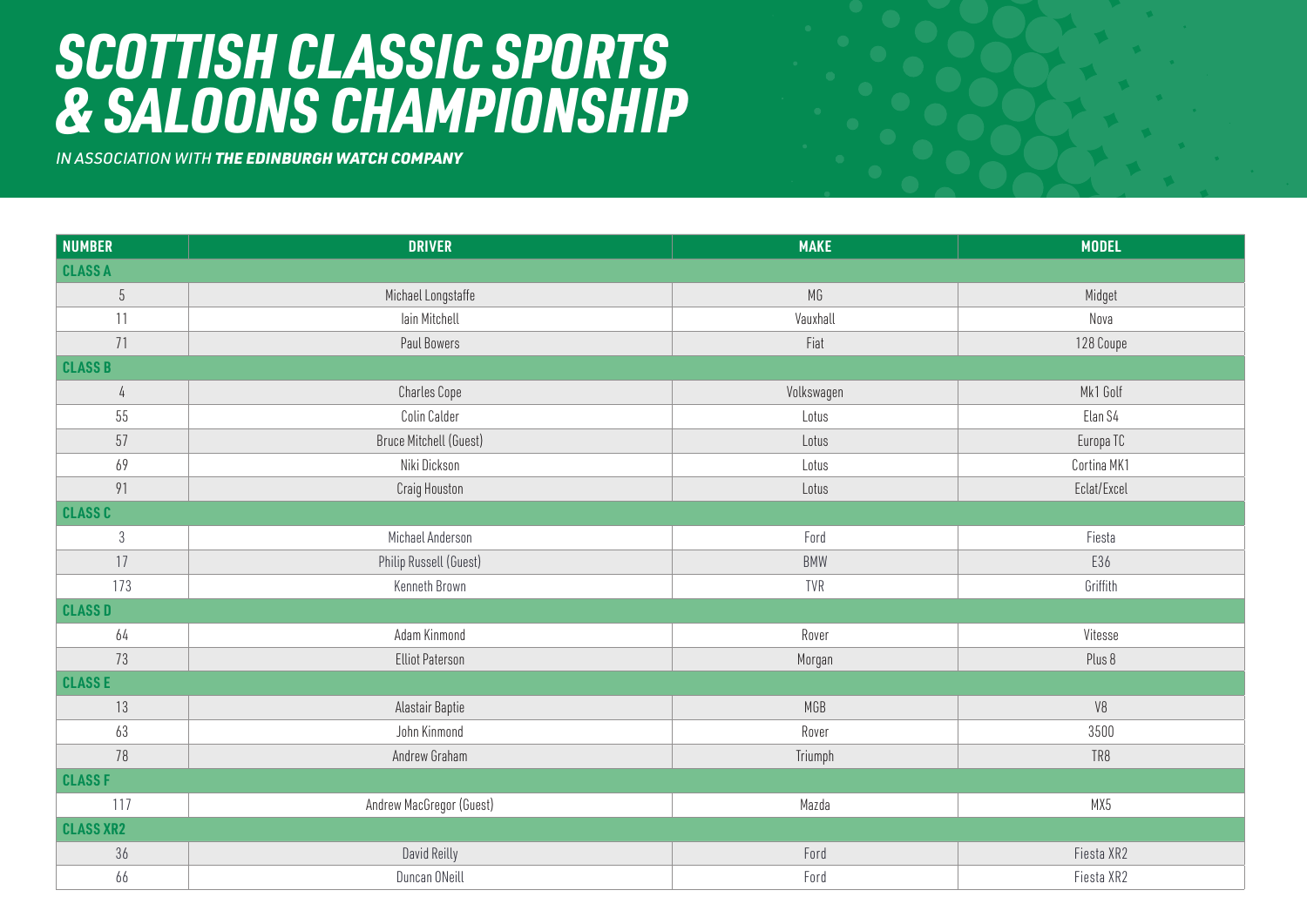#### *SCOTTISH FIESTA CHAMPIONSHIP*

*SUPPORTED BY REIS MOTORSPORT INSURANCE, YOKOHAMA TYRES & WHEELS AROUND*

| <b>NUMBER</b> | <b>DRIVER</b>             | <b>MAKE</b> | <b>MODEL</b> |
|---------------|---------------------------|-------------|--------------|
| 21            | Kieren Preedy (Challenge) | Ford        | Fiesta ST    |
| $23\,$        | Lucy Hales-Maver          | Ford        | Fiesta ST    |
| 24            | Steven Gray               | Ford        | Fiesta ST    |
| 31            | Broddy Orr                | Ford        | Fiesta ST    |
| $52\,$        | David Colville            | Ford        | Fiesta ST    |
| 61            | Peter Cruickshank         | Ford        | Fiesta ST    |
| $62$          | Liam McGill               | Ford        | Fiesta ST    |
| 69            | Mark Dickson              | Ford        | Fiesta ST    |
| 333           | lain Blackley             | Ford        | Fiesta ST    |